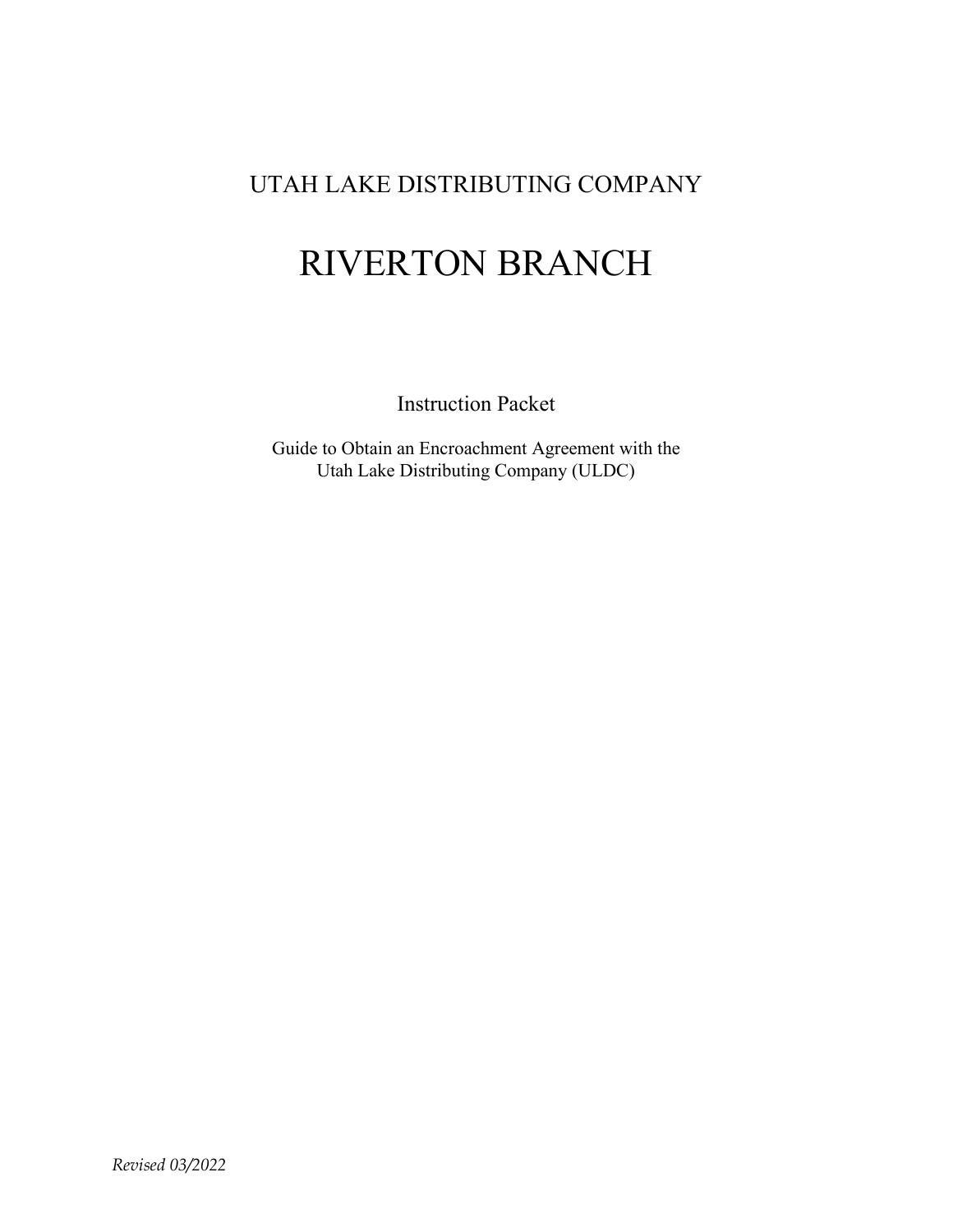#### **Riverton Branch**

The Utah Lake Distributing Company (ULDC) Riverton Branch begins near and below Camp Williams Military Base and flows north, eventually terminating at approximately 7000 South in the city of West Jordan, Utah.

This packet is intended to assist Applicants in working with ULDC. All entities or persons proposing projects within the ULDC corridor or affecting ULDC facilities must obtain permission from ULDC prior to performing work.

This permission is usually granted with an encroachment agreement. In an encroachment agreement, ULDC grants permission for the Applicant to encroach on its real property interests. In most instances, ULDC owns the canal corridor in fee. In some limited locations, ULDC holds a deeded easement or a prescriptive easement for the canal corridor. An encroachment agreement is (1) a license, (2) a conditioned right to encroach upon ULDC lands, and (3) a collection of contractual rights and responsibilities. It is **not** an easement or other real property interest. An encroachment agreement, or other agreement, must be signed **before** the site preparation or construction begins.

Franson Civil Engineers (Franson Civil) is the engineer for ULDC. Neither ULDC nor Franson Civil are responsible for design or construction of encroaching project facilities. ULDC and FCE review project designs and applications in a brief fashion for the purposes of protecting the operation and maintenance of the ULDC facilities only. ULDC duties regarding an encroachment run only to its shareholders. Franson Civil's duties run only to ULDC. Once an encroachment agreement is executed, limited field review may be provided by Franson Civil to observe that construction appears to be in accordance with the design drawings and the encroachment agreement. The person or entity constructing an encroaching project, and their project engineers and contractors, maintain all responsibility for design and construction. No review or approval waives or modifies any encroachment agreement terms or gives ULDC or Franson Civil any responsibility for design or construction, workers on site, or the public. It is the responsibility of the Applicant to provide ULDC and Franson Civil with accurate information so a reasonable determination can be made if the project will meet ULDC standards and will not adversely affect ULDC facilities.

This review process can be expedited by ensuring the first submittal to Franson Civil meets ULDC standards following careful review of the checklist that is provided in this packet. The following is a guideline of the typical steps for the application, review, and encroachment agreement process, though projects may vary:

• Franson Civil receives the **application**, **application fees**, and **drawings**. The review process will **not** begin until these items have been received. The application must be submitted with sufficient time to review the drawings, write and execute the agreement, and construct the facilities before April  $1<sup>st</sup>$ . Franson Civil reserves the right to decline applications or delay construction if they (or ULDC) believe the construction may interfere with delivery of water.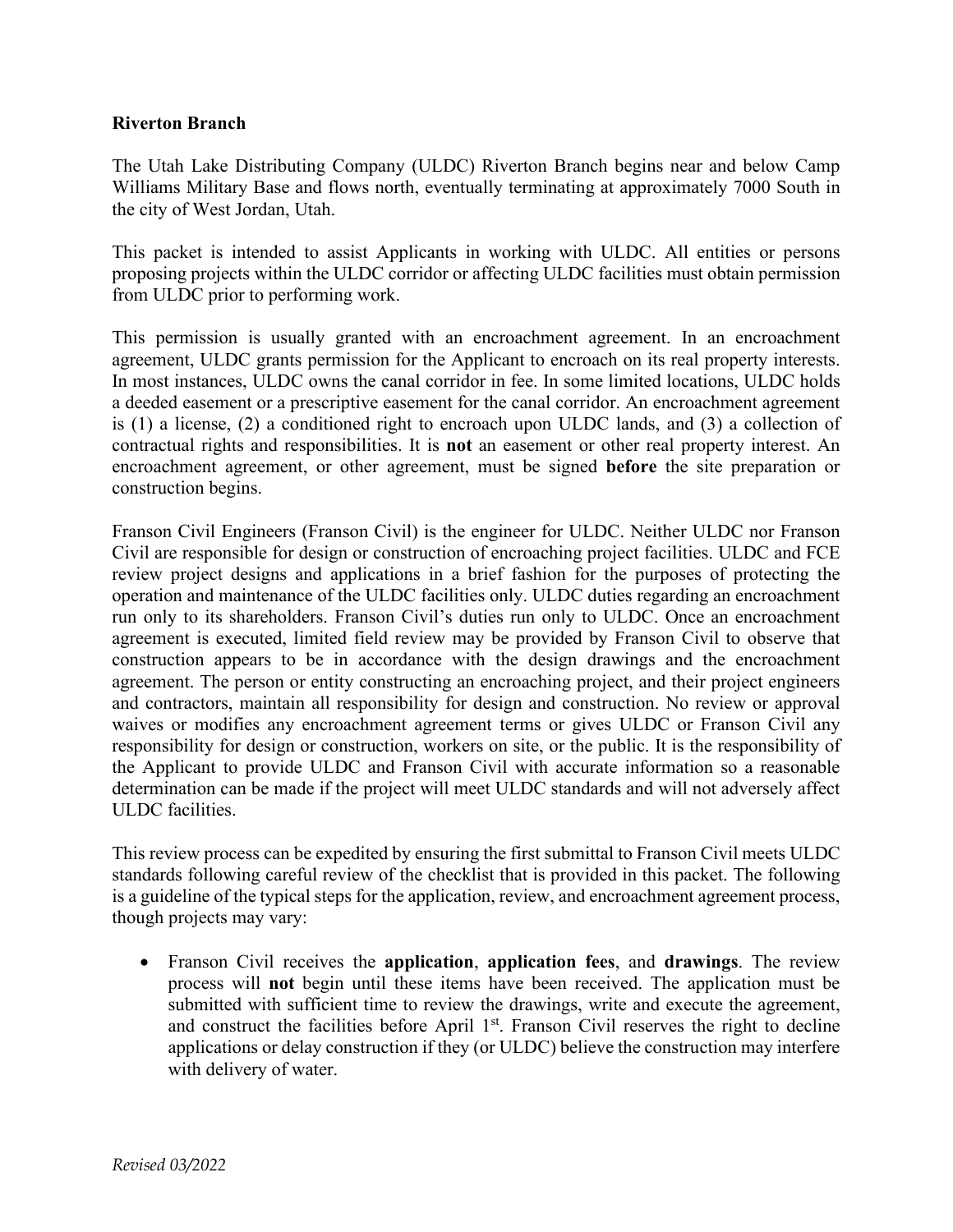- Franson Civil will **review** the drawings. A meeting will be held as needed with Franson Civil, ULDC, and the Applicant to discuss the project. A redline comment letter will be sent to the Applicant with a checklist of items that must be addressed. The reviews will repeat as explained above until all items from the checklist have been addressed and plans are to ULDC standards. This typically takes  $2 - 3$  rounds of reviewing.
- An **encroachment agreement** will be prepared between the Applicant and ULDC once all of the mentioned items above have been completed. An encroachment agreement is a legal document that details the responsibilities of the Applicant and ULDC. Three copies of the agreement will be sent to the Applicant for signature.
	- $\circ$  It is the responsibility of the Applicant to procure all signatures and distribute the agreements to the ULDC president, Franson Civil, and the Applicant.
- Once the agreement has been executed by all parties, permission has been granted to the Applicant to begin the construction phase of the project, in accordance with the agreement. All installation and construction activity must take place between October 15th and April 1st. Failure to comply may result in agreement termination and monetary fines.
- The Applicant is required to notify ULDC and Franson Civil at least 24 hours before beginning construction on ULDC facilities.
- Franson Civil and ULDC may perform limited field reviews to observe that construction appears to be in accordance with the design drawings and the encroachment agreement. It is the responsibility of the Applicant to perform adequate construction review to ensure the facilities are constructed to ULDC standards and in accordance to their design drawings attached to the encroachment agreement.
- After construction is complete, the Applicant is required to schedule a **final walkthrough** that will be attended by Franson Civil and ULDC (at its option) to identify any final items that need to be completed before construction is accepted. A **punch list** will be prepared and sent to the Applicant listing items required.

The appropriate application can be obtained at [www.fransoncivil.com/canal-applications.](http://www.fransoncivil.com/canal-applications)

Enclosed in this packet is a copy of the application for a general crossing and the installation of a turnout. Also included is a checklist to assist the Applicant's engineer in designing the plans to ULDC standards. This checklist is updated periodically, so downloading the most recent version of the packet for each new application is recommended.

Any questions regarding the application process can be directed to Kyle DeVaney, P.E., at Franson Civil. The office phone number is 801-756-0309.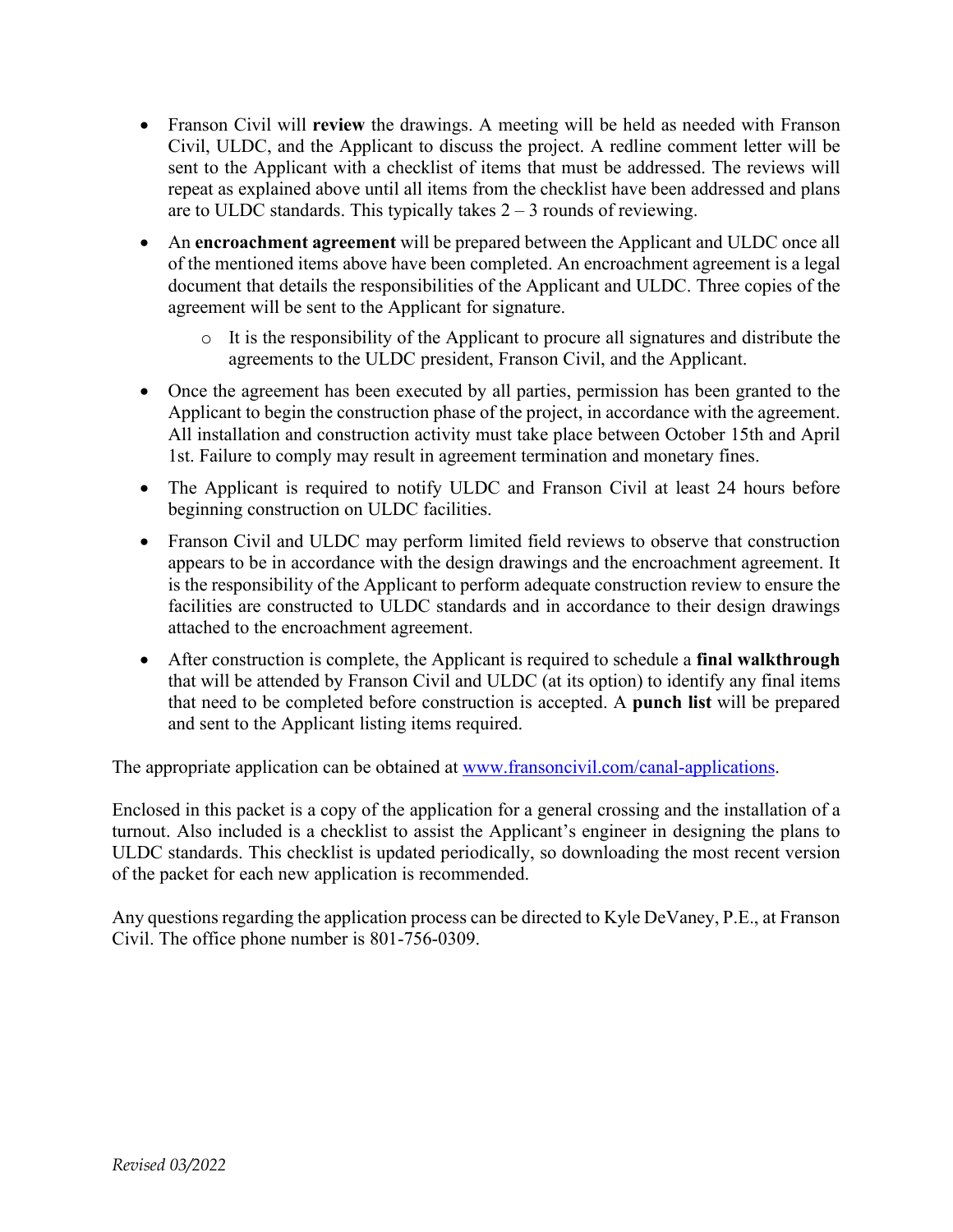#### **UTAH LAKE DISTRIBUTING COMPANY RIVERTON BRANCH**

**Application for Encroachment Agreement**

Instructions and Application for Encroachment Agreement to Construct Within or Cross Canal Right-of-Way

**\*\*Generally, the Applicant must be the governmental entity or utility that will eventually own, operate, and maintain the encroaching project facilities. One common exception is a weir for delivery of Utah Lake Distributing Company (ULDC) water to its shareholders.\*\*** 

| 1. Applicant for Encroachment Agreement (Applicant): |  |
|------------------------------------------------------|--|
|                                                      |  |

| Contact Person:                                                   |
|-------------------------------------------------------------------|
|                                                                   |
|                                                                   |
| 2. Legal Name of Owner for Agreement:                             |
| Owner Mailing Address:                                            |
|                                                                   |
|                                                                   |
|                                                                   |
|                                                                   |
|                                                                   |
|                                                                   |
|                                                                   |
|                                                                   |
|                                                                   |
|                                                                   |
| Telephone Number:                                                 |
|                                                                   |
|                                                                   |
| 5. Brief Description of Proposed Construction (include location): |

6. Proposed Start and Completion Dates for Construction:

7. Submit one (1) printed 11x17 and one (1) digital PDF copies of plans/design drawings for the proposed construction (see #8). Plans shall be drawn to ULDC standards. A Standards Checklist has been prepared to assist engineers in designing to ULDC standards.

 $\mathcal{L}_\text{max}$  , and the contribution of the contribution of the contribution of the contribution of the contribution of the contribution of the contribution of the contribution of the contribution of the contribution of t

8. Application fees are listed on the following page. For initial submittal, the fee below will begin the review process.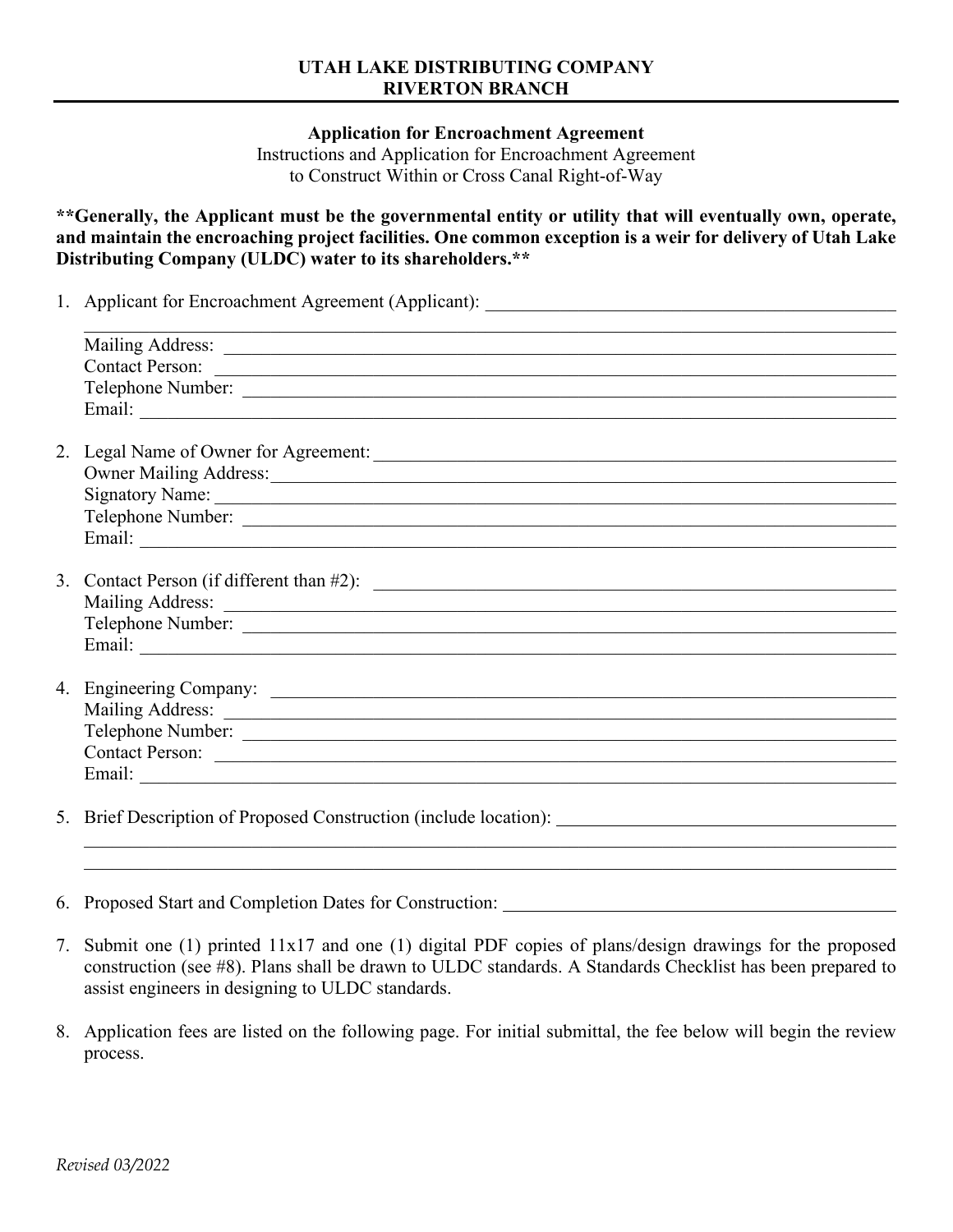| <b>Application Type</b>                     | <b>Application Fee</b> | <b>Possible Refund Amount</b>  |
|---------------------------------------------|------------------------|--------------------------------|
| Bridge or Box Culvert                       | \$8,400                | \$2,000                        |
| Excavation of Canal                         | \$7,300                | \$1,000                        |
| Large Bore (over 24 inches in diameter)     | \$6,500                | \$500                          |
| New Weir & Turnout                          | \$6,500                | <b>Unused Application Fees</b> |
| <b>Small Boring or Directional Drilling</b> | \$4,000                | \$500                          |
| <b>Storm Water Discharge</b>                | \$4,000                | \$500                          |
| Overhead Crossing                           | \$4,000                | \$2,000                        |
| Use of Existing Conduit                     | \$1,500                | \$500                          |

ULDC will use application fees for purposes of administration, coordination, engineer review, preparation of agreements, review during construction, legal guidance, and any other expenses it incurs related to this application. If fees incurred by ULDC are greater than the application fee, the Applicant will be responsible to reimburse ULDC for the remainder of the expenses. Any refund amount shown is refundable upon satisfactory and timely completion of the project, as determined by ULDC. **Applicant must submit written request for refund at the end of the project.**

## \*\*Please make all checks payable to: **Utah Lake Distributing Company**.\*\*

8. Send application, plans, and application fee to:

Franson Civil Engineers Attn: Canal Reviews 1276 South 820 East, Suite 100 American Fork, UT 84003 Email: [encroachment@fransoncivil.com](mailto:encroachment@fransoncivil.com) Telephone: (801) 756-0309

## *NOTE:*

- 1. Starting construction without prior written approval from ULDC may result in ULDC assessing an additional fee of \$5,000.
- 2. If application costs exceed the fees paid, the Applicant will be responsible to reimburse ULDC within 30 days following receipt of an invoice.
- 3. The review process will not begin until the application fee is paid.
- 4. This application is valid for 6 months from the date it is submitted. The encroachment agreement must be signed within this 6-month period. Once the encroachment agreement is signed, the Applicant has 12 months to complete work of irrigation company facilities. A new application and fee must be submitted if these time frames are not met.
- 5. Other permits (e.g., city, county, etc.) are the responsibility of the Applicant.

### **Neither Franson Civil nor ULDC will have any responsibility for design or construction of the facilities related to this application.**

I have read, understand, and agree to the terms of this application.

 $\overline{a}$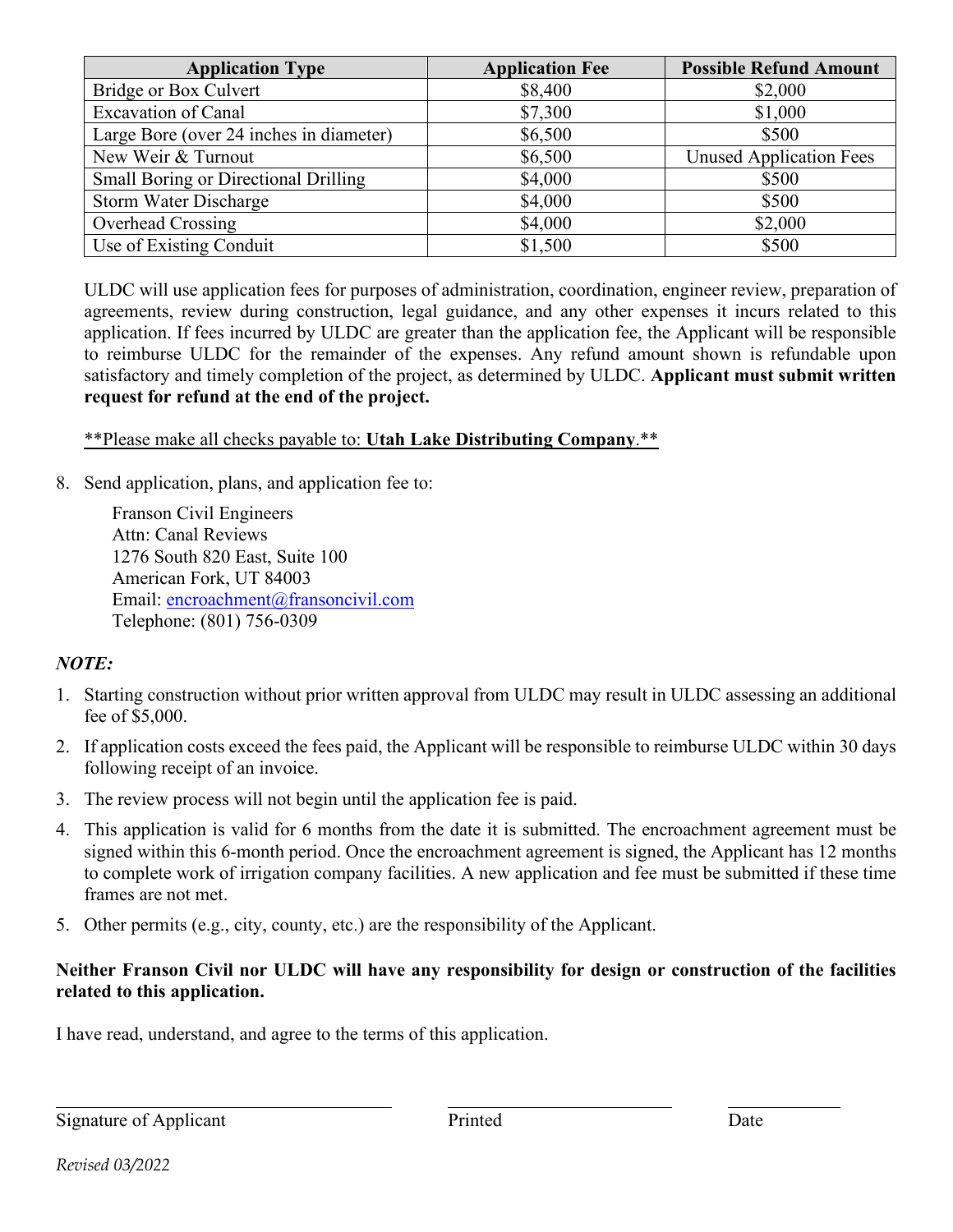### **APPLICATION FOR TURNOUT/WEIR**

This document must be completed in conjunction with the Application for Encroachment Agreement when modifying or constructing a turnout and/or weir within the ULDC Corridor.

#### **NEW TURNOUT/WEIR**

1. Number of Shares Being Moved to Proposed Turnout/Weir: Owner(s) of Shares:

Certificate Number(s):

## **MODIFYING EXISTING TURNOUT/WEIR**

 Number of Shares Remaining in Existing Turnout/Weir: Owner(s) with Remaining Shares in Existing Turnout/Weir:

Certificate Number(s):

## **SIGNATURE REQUIRED**

The Applicant(s) acknowledge that no refund will be given if the work is not completed to the satisfaction of ULDC. Also, irrigation share(s) listed above are subject to additional assessments if the work is not completed to the satisfaction of ULDC.

(Signature)

(Title)

(Date)

*Revised 03/2022*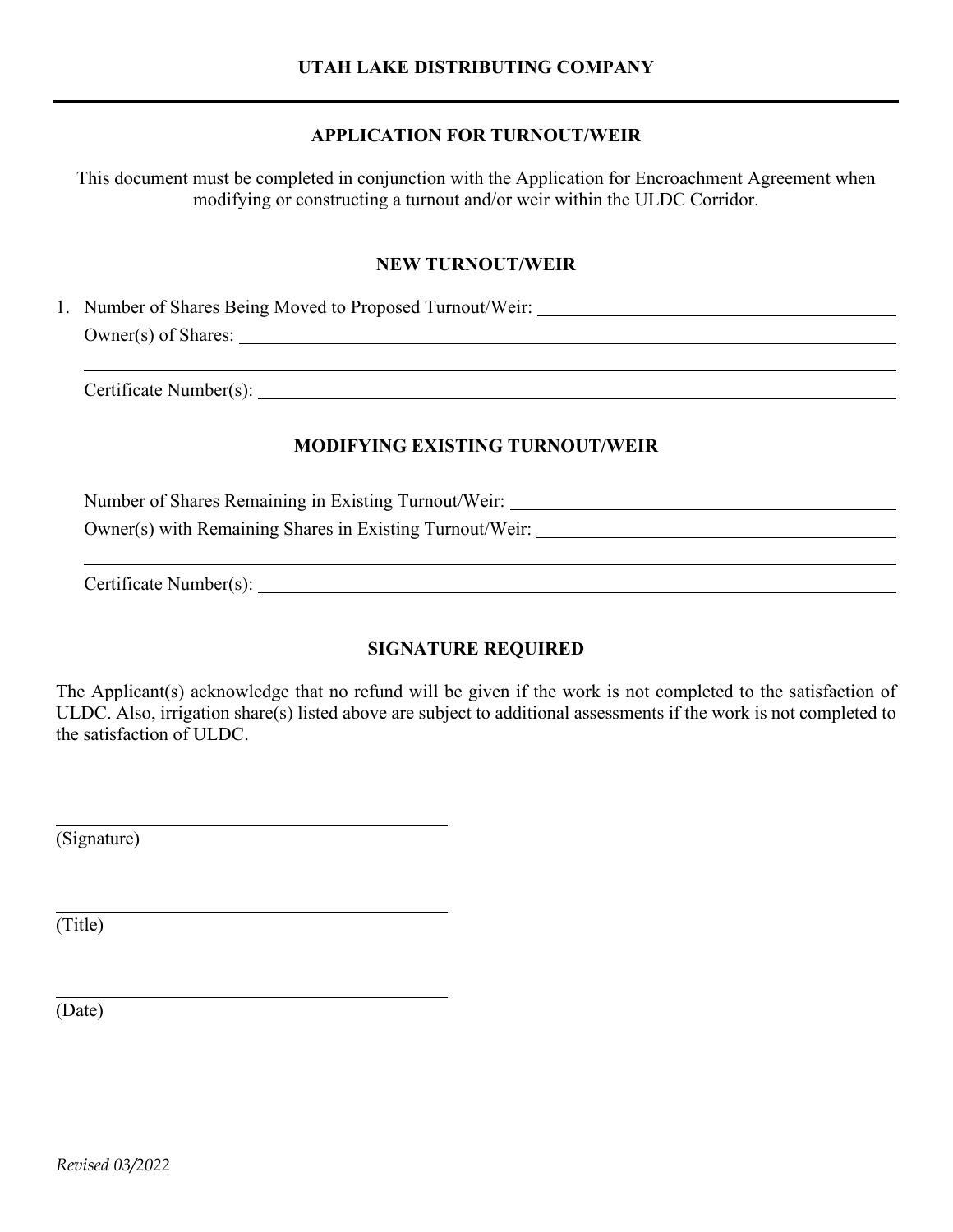## **UTAH LAKE DISTRIBUTING COMPANY STANDARDS CHECKLIST RIVERTON BRANCH**

This checklist is intended to assist engineers in designing projects to Utah Lake Distributing Company (ULDC) standards. All projects seeking acceptance by ULDC must be designed to these standards. When used correctly, this checklist will expedite the review and encroachment agreement process. Not all items on this checklist will be applicable to every project.

Neither ULDC nor Franson Civil Engineers (Franson Civil) will have responsibility for design, construction, or maintenance of the Applicant's facilities. It is the responsibility of the Applicant and its engineer to design the project to ULDC standards. No approval or acquiescence by ULDC or Franson Civil will operate as a waiver or modification of ULDC standards.

In most instances, the Applicant will install, operate, maintain, inspect, repair, and replace the facilities that are constructed through the application process with no interruption of ULDC delivery of water or operation, maintenance, repair, or replacement of ULDC facilities.

Note: This checklist is updated when standards are amended. Checking for the latest version of this checklist at [www.fransoncivil.com/canal-applications](http://www.fransoncivil.com/canal-applications) will ensure the most up-to-date information. Standard drawings are also available on the website. ULDC reserves the right to make exceptions to the standards or impose other requirements, depending on the Applicant's project.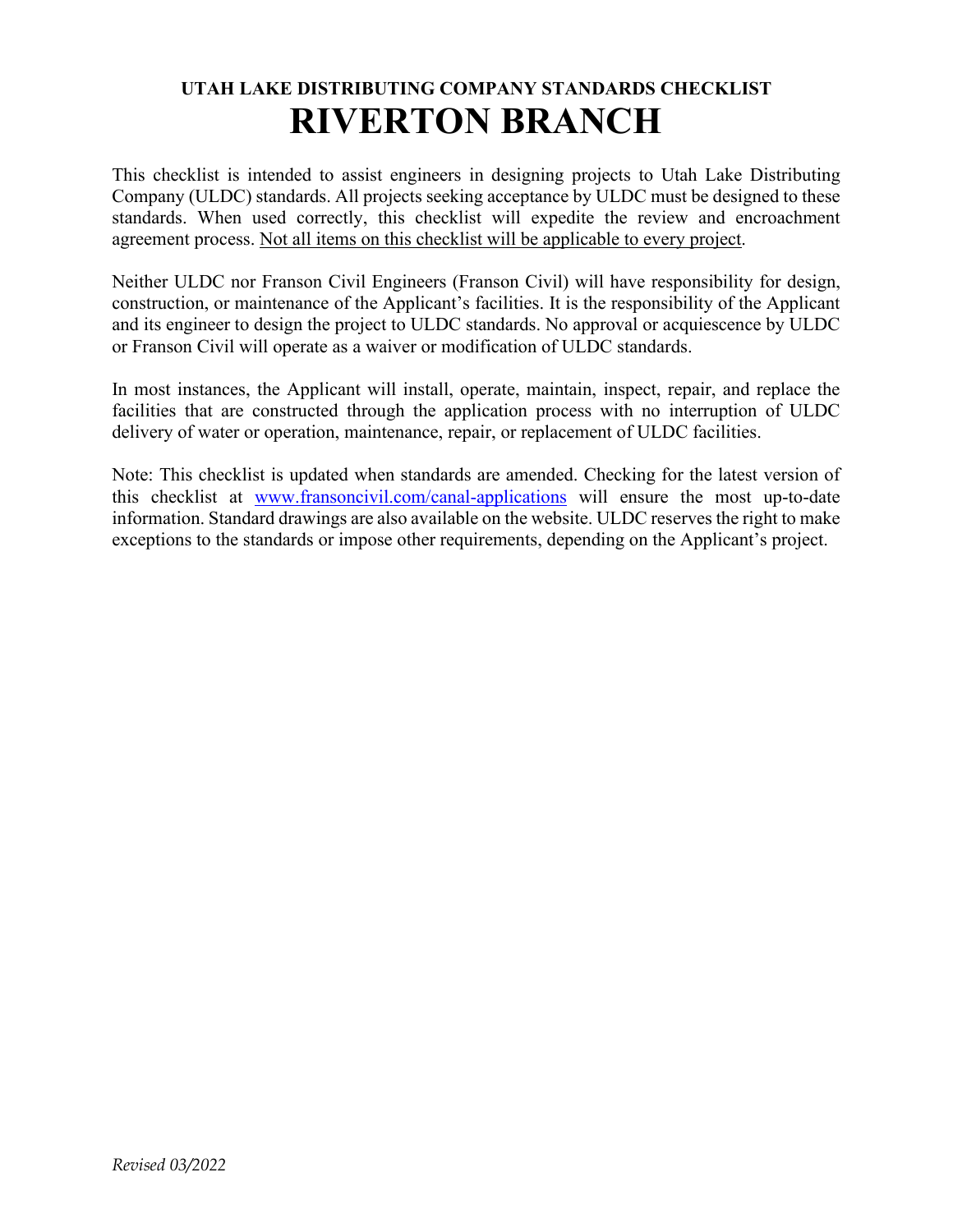#### **GENERAL INFORMATION AND REQUIREMENTS**

- $\Box$  Submit an "Application for Encroachment Agreement" and all application fees.
- $\Box$  ULDC maintains their irrigation facilities by burning weeds prior to each irrigation season and as needed. This should be considered while designing your project. ULDC only accepts concrete structures or pipes to be installed in their easement so they will not be damaged due to maintenance.
	- o ULDC requests that the types of fencing installed adjacent to their property be fire-resistant. During maintenance of the canals, it is possible that open flames will border the canal easement.
- $\Box$  Pipes, conduits, or other similar facilities are not allowed to be installed over the canal channel. Irrigation boxes, trees, or other facilities are not allowed to be installed in ULDC corridors. Turnouts, overhead power lines, etc. can be exceptions.
- $\Box$  All drawings must be stamped, signed, and dated by a licensed professional engineer. This can be completed after the project meets ULDC standards and is ready for the encroachment agreement.
- $\Box$  Before submitting drawings to Franson Civil for review, please verify that all notes, references, and labels are correct and accurate.
- $\Box$  Neither ULDC nor Franson Civil can verify the locations of underground facilities. Blue Stakes should always be called before digging (1-800-662-4111).

#### **ALL SUBMITTALS SHALL:**

- $\Box$  Show the plan and profile view of the proposed facilities.
- $\Box$  Show all existing facilities in and around the project (i.e. canal O&M road, turnouts, pipes, box culverts, pipe outlets, etc.).
- $\Box$  Provide the location map, and if applicable, the plat map.
- $\square$  Show the ULDC canal corridor on the drawings, which is generally 16.5 feet on the uphill side and 33 feet on the downhill side, measured from the center of the canal (Standard Easement).
	- o Applicant is responsible for checking surrounding property and labeling ULDC corridor as owned by ULDC or as an easement. If the land is owned, the actual ownership boundaries should be shown.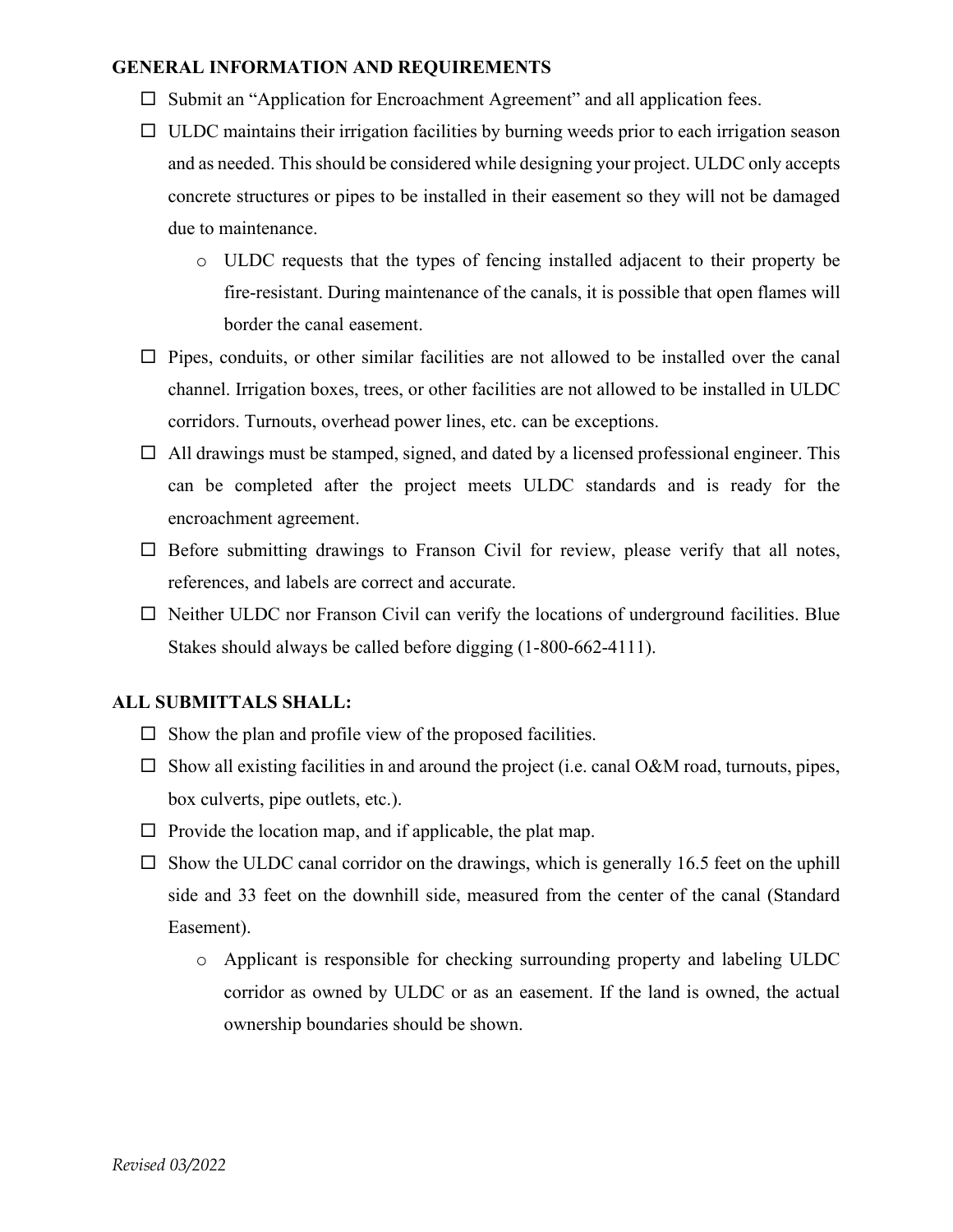$\Box$  Provide proposed dates for start and completion of construction. The start date should reflect adequate time to complete the application process and secure an encroachment agreement.

#### **ADD THE FOLLOWING TO PLANS UNDER HEADING "ULDC CANAL NOTES"**

- $\Box$  Notification must be given at least 24 hours prior to the beginning of construction work and re-notification of re-commencement of work following any cessation of work for more than 4 (four) days. Call Kyle DeVaney and the canal water master. Failure to do so may result in a \$5,000 fine.
- $\Box$  Contact information for Franson Civil and ULDC:
	- o Kyle DeVaney, P.E., Franson Civil Engineers, 801-756-0309
	- o Scott Holbrook, President, Utah Lake Distributing Company, 801-376-3566
	- o Brent Michaelsen, Water Master, ULDC Riverton Canal, 801-673-1568
- $\Box$  Any changes in design drawings after the encroachment agreement has been executed must be reviewed and accepted by Franson Civil and ULDC.
- $\Box$  Work cannot interfere with delivery of water. Construction within canal corridors that impacts the canal or operation & maintenance road (O&M road) must be completed between October 15 and April 1. Failure to comply may result in agreement termination and monetary fines.
- $\Box$  All construction within the canal corridor must be completed to ULDC standards.
- $\Box$  If disturbed, the canal O&M road shall be reinstalled following construction. O&M road must be available for use by canal personnel no later than April 1.
	- o The O&M road shall be graded at a 2% slope away from the canal.
	- o After placing and compacting native material, place a minimum of two inches of compacted roadbase on road surface. Compaction shall be 92% modified Proctor density.
- $\square$  Storm water runoff enters the canal during storm events or at other unexpected times. It is the responsibility of the Contractor to protect the work site. Any damage to the canal corridor caused by construction activities will be the responsibility of the Contractor.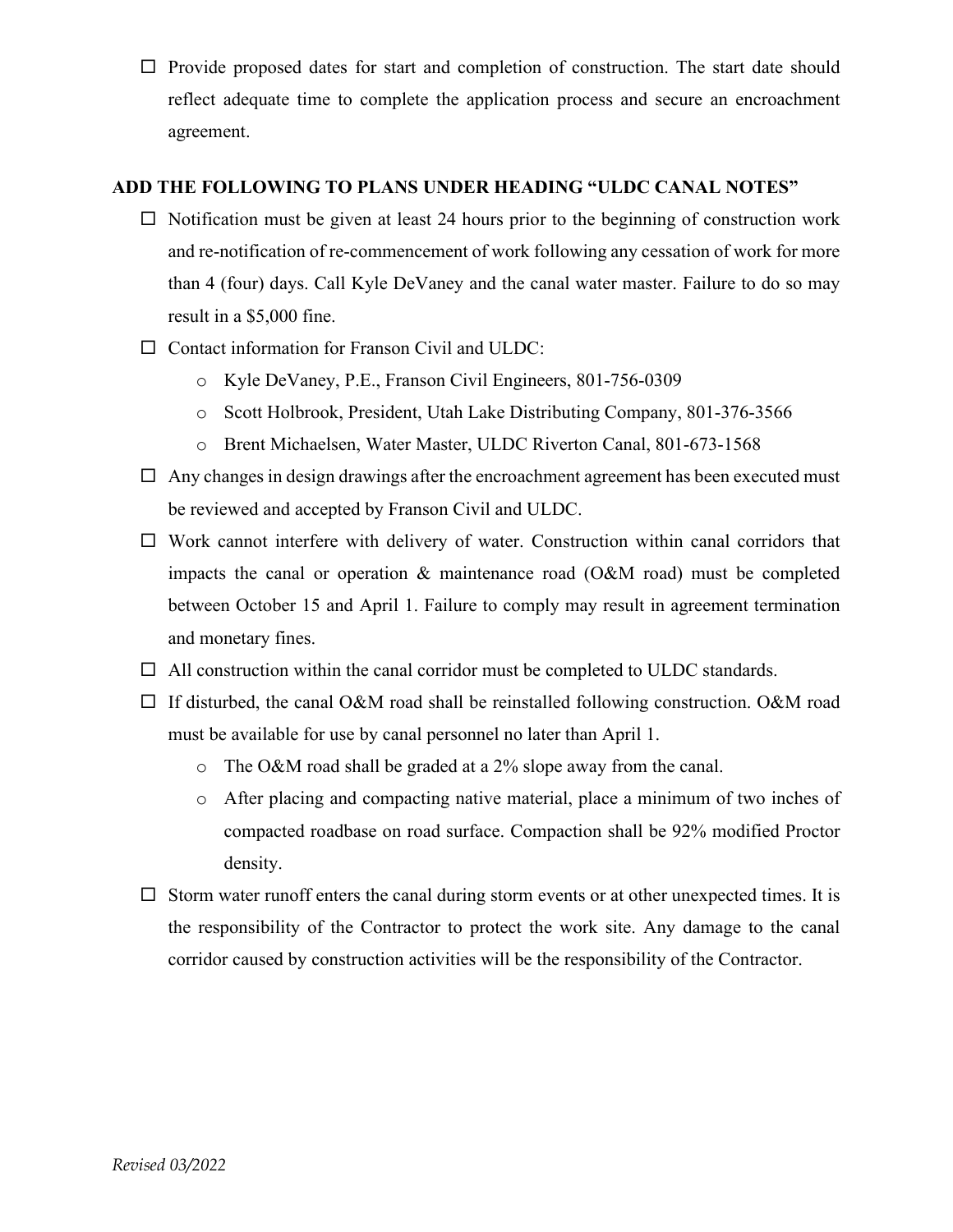#### **BORING**

For the purpose of this application packet, boring refers to the installation of a casing under the canal without excavating the canal itself. Also see the "Directional Drilling/Boring" section to see if your project qualifies for that section.

- $\Box$  All facilities (utilities, pipes, etc.) installed under the canal (even under box culverts) must be encased in a steel, fusible HDPE, or fusible PVC casing. Minimum steel casing thickness can be found on the standard drawings. Minimum HDPE casing thickness shall be DR 32.5. Verification that the minimum thickness is sufficient is the responsibility of the Applicant.
- $\Box$  In locations where steel casing pipe is used, soil tests for resistivity shall be completed by the Applicant and at the Applicant's expense. Test results shall be submitted to Franson Civil. Soils with a soil resistivity (ohm cm) of 2,500 or less shall have cathodic protection with a 25-year life or have cellular concrete placed in the annular space between the carrier pipe and casing pipe.
- $\Box$  Casings must have a minimum of two feet between the top of the casing and the bottom of the box culvert or concrete-lined canal, and four feet between the top of the casing and the earthen canal bottom. In areas with sand or cobbles, this distance may need to be increased. The actual safe depth is to be determined by the Applicant's engineer.
- $\Box$  The casing shall extend outside the canal corridor.
- $\Box$  A concrete-liner on the floor and banks, extending ten feet on either side of casing is required. See standard drawing "Concrete Liner Details" for more information.
- $\Box$  Silt collects at the bottom of the canal. The installation of the concrete liner shall match the bottom of the canal and not the current silt layer.
- $\Box$  Bore pits must be located outside the canal corridor.
- $\Box$  Bore pit compaction shall be 92% modified Proctor density.
- $\Box$  Trench plugs are to be placed at each end of the casing.
- $\Box$  Trench plugs are to extend the width of trench, 12 inches above and below casing pipes, and with a thickness of 24 inches.
- $\Box$  Trench plugs shall be 10% bentonite and 90% clay mixture. At least 40% of the backfill material must pass a No. 200 U.S. standard sieve prior to adding bentonite powder. The backfill material must then be amended by adding and thoroughly mixing commercial bentonite powder with the backfill material at a ratio of one-part bentonite to nine-parts backfill material. Impermeable flowable fill is an acceptable alternative.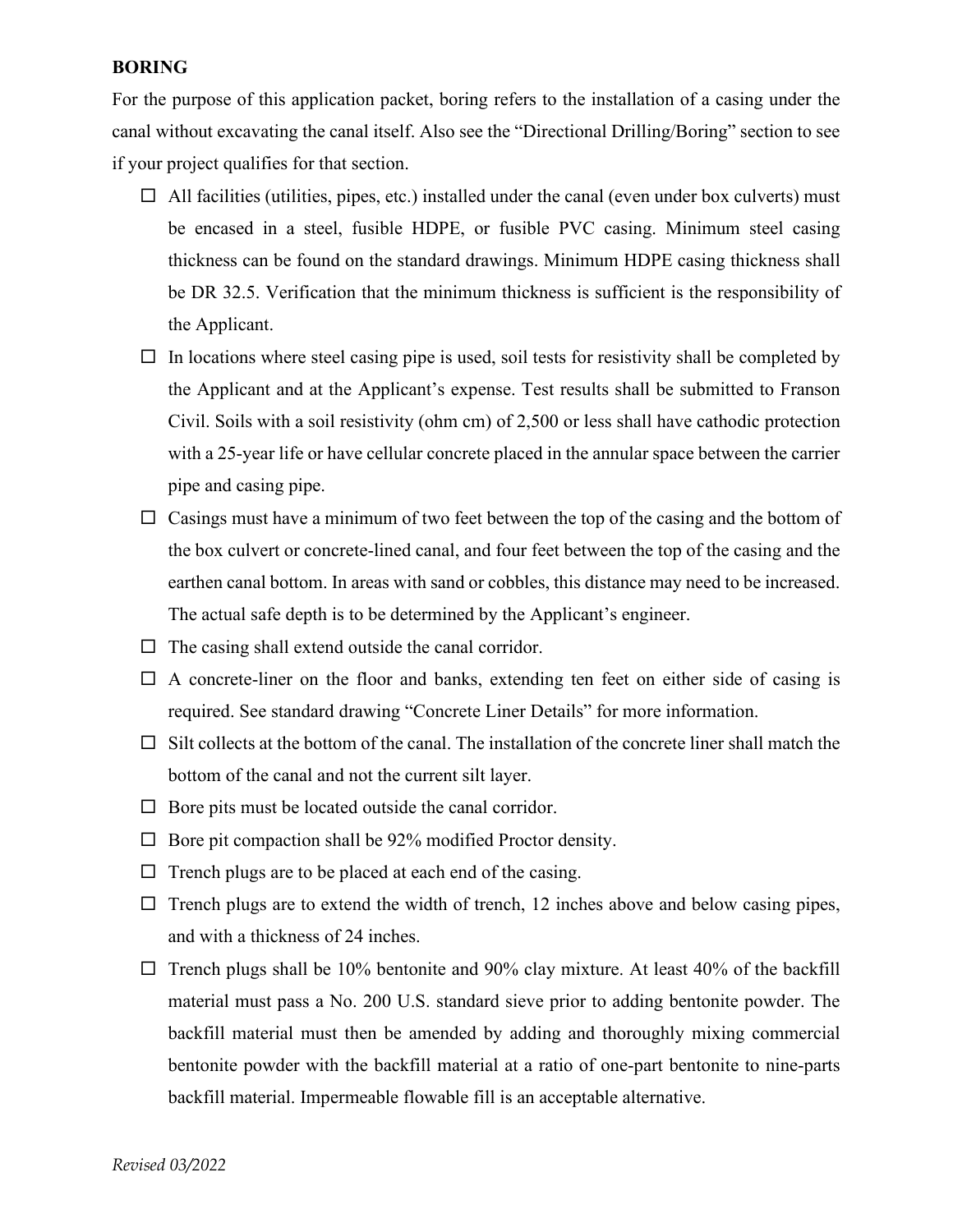- $\Box$  The carrier pipe shall have adequate casing spacers.
- $\Box$  Waterline pipes inside the casings shall have restraining joints.
- $\Box$  Adequate thrust blocks are required on all bends for DIP, PVC, or PIP waterlines.
- $\Box$  See the "Canal Boring Details" standard drawing for additional requirements.

#### Add the following notes to plans under heading "ULDC Canal Notes"

- $\Box$  Contractor to notify Kyle DeVaney, P.E., of Franson Civil Engineers when trench plugs are installed. Verification of trench plug completion must be performed by Franson Civil before backfilling. Kyle can be reached at 801-756-0309.
- $\Box$  Rebar for the canal liner shall be a minimum of #4 bar at 12 inches on center.
- $\Box$  A two-foot-deep concrete cutoff wall is required on both ends of the concrete liner.

#### **DIRECTIONAL DRILLING/BORING**

For the purpose of this application packet, directional drilling refers to the installation of a smaller casing for a utility (usually under six inches in diameter) installed by directional drilling.

- $\Box$  Label the conduit material and thickness. Verification that the conduit specifications are sufficient is the responsibility of the Applicant.
- $\Box$  Conduit must have a minimum of two feet between the top of the conduit and the bottom of a box culvert or concrete-lined canal, and four feet between the top of the conduit and the earthen canal bottom. In areas with sand or cobbles, this distance may need to be increased. The actual safe depth is to be determined by the Applicant's engineer.
- $\Box$  The conduit shall extend outside the canal corridor.
- $\Box$  Bore pits must be located outside the canal corridor.
- $\Box$  Fill bore pits with a mixture of native material and 10% bentonite powder to create a seal that will prevent water from following the new conduit.
- $\Box$  Bore pit compaction shall be 92% modified Proctor density.
- $\Box$  See the "Directional Drilling Details" standard drawing for additional requirements.

#### **OCCUPYING EXISTING BLANK CONDUIT/CASING**

This section is used when an existing blank conduit is in place under the canal and the Applicant wishes to occupy the conduit. It is common for conduits to be installed at the same time as a box culvert; however, the placement of these conduits does **not** give permission for the utility to be installed in the conduit. An application, drawings, and fee need to be submitted and an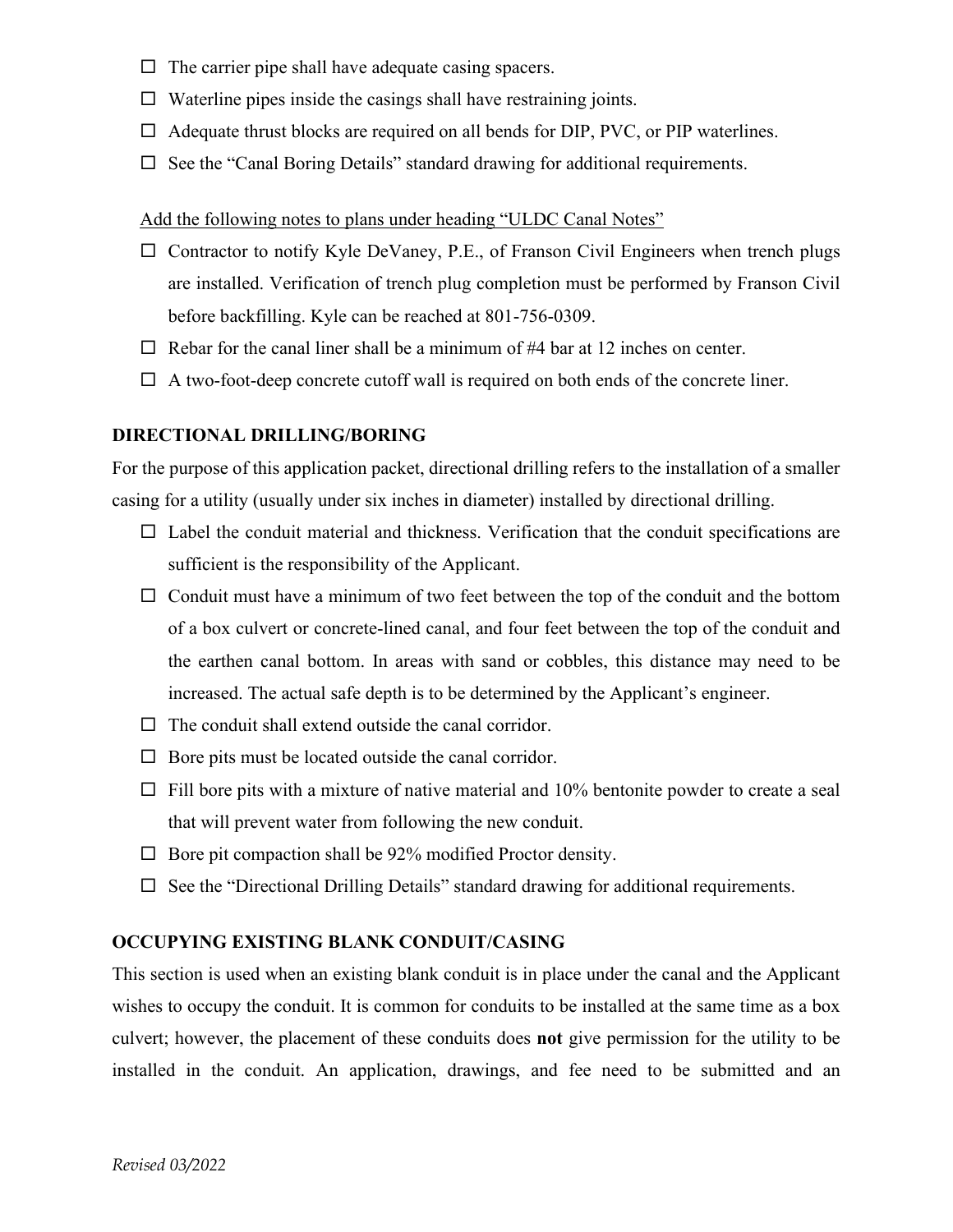encroachment agreement signed before the conduit is occupied. Drawings from the original conduit placement can be used if the Applicant can provide them.

- $\Box$  Show the plan and profile view of the existing blank conduit.
- $\Box$  Specify the existing conduit material and thickness.
- $\square$  Show or note the details of the utility to be installed in the blank conduit.
- $\square$  Show where and how the conduit will be accessed to install the utility.
- $\Box$  Show the canal corridor.

#### **OPEN CUT OF CANAL CHANNEL**

- $\Box$  All facilities (utilities, pipes, etc.) installed under the canal must be encased in a steel, fusible HDPE solid wall, or fusible PVC casing. Minimum steel casing thickness can be found on the standard drawings. Minimum HDPE casing thickness shall be DR 32.5. Verification that the minimum thickness is sufficient is the responsibility of the Applicant.
- $\Box$  In locations where steel casing pipe is used, soil tests for resistivity shall be done and submitted to Franson Civil. Soils with a soil resistivity (ohm cm) of 2,500 or less shall have cathodic protection with a 25-year life or have cellular concrete placed in the annular space between the carrier pipe and casing pipe.
- $\Box$  Casings must have a minimum of two feet between the top of the casing and the bottom of the box culvert or concrete-lined canal, and four feet between the top of the casing and the earthen canal bottom. In areas with sand or cobbles, this distance may need to be increased. The actual safe depth is to be determined by the Applicant's engineer.
- $\Box$  The casing shall extend outside the canal corridor.
- $\Box$  Trench plugs are to be placed at each end of the casing.
- $\Box$  Trench plugs are to extend the width of trench, 12 inches above and below casing pipes, and with a thickness of 24 inches.
- $\Box$  Trench plugs shall be a 10% bentonite and 90% clay mixture. At least 40% of the backfill material must pass a No. 200 U.S. standard sieve prior to adding bentonite powder. The backfill material must then be amended by adding and thoroughly mixing commercial bentonite powder with the backfill material at a ratio of one-part bentonite to nine-parts backfill material. Impermeable flowable fill is an acceptable alternative.
- $\Box$  The carrier pipe must have adequate casing spacers.
- $\Box$  Waterline pipes inside the casings shall have restraining joints.
- $\Box$  Adequate thrust blocks are required on all bends for DIP, PVC, or PIP waterlines.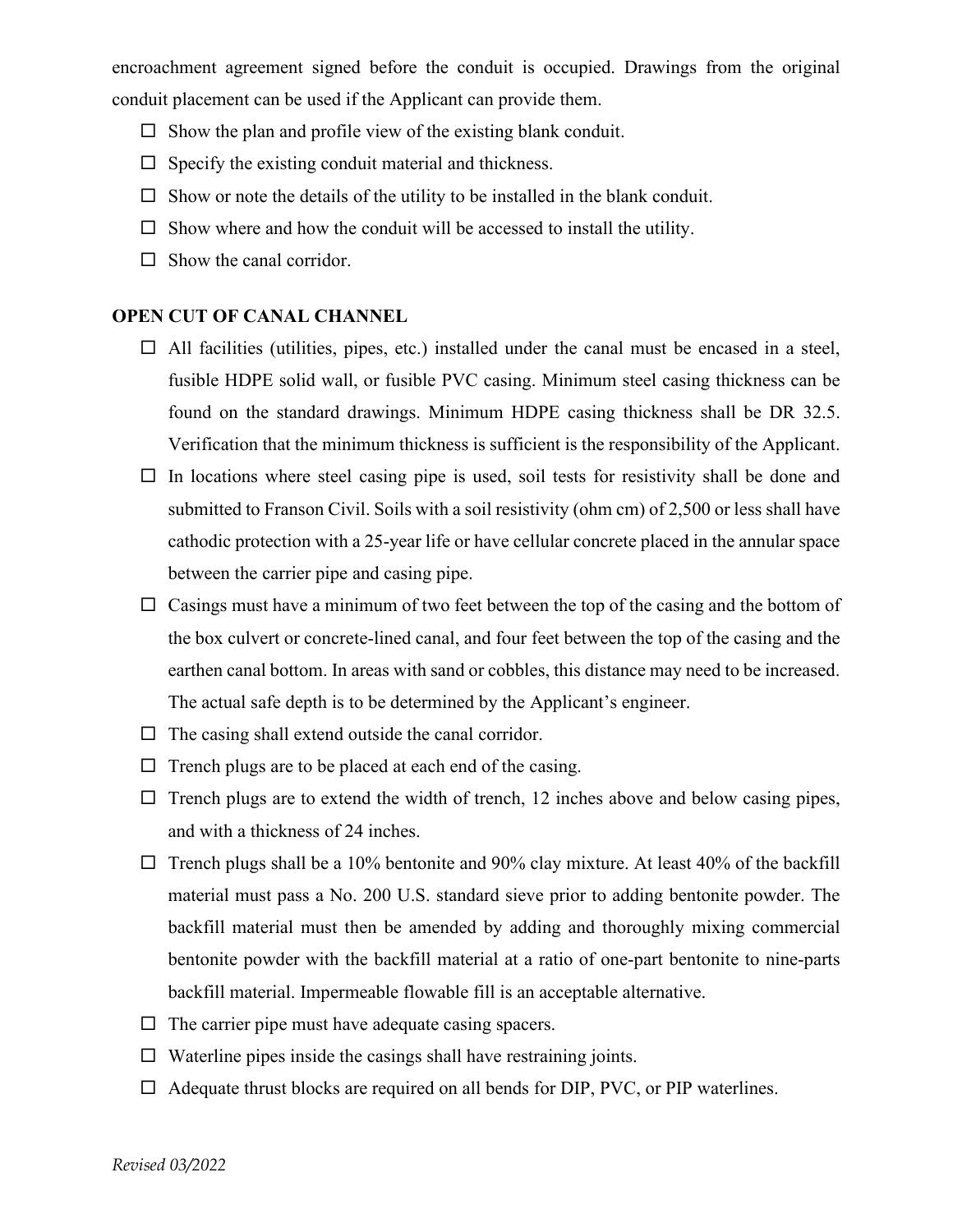- $\Box$  Bedding material must be shown, as appropriate for the design.
- $\Box$  A concrete-liner on the floor and banks, extending ten feet on either side of casing, is required. See standard drawing "Concrete Liner Details" for more information.
- $\Box$  Silt collects at the bottom of the canal. The installation of the concrete liner shall match the bottom of the canal and not the current silt layer.
- $\Box$  See the "Open-Cut Trench Cross-Section" standard drawing for additional requirements.

#### Add the following notes to plans under heading "ULDC Canal Notes" if canal is earthen:

- $\Box$  The canal floor and embankment material removed for excavation (excluding under concrete liner) shall be replaced with a 12-inch minimum thickness of  $10^{-6}$  cm/sec permeability clay material, in 6-inch maximum lifts.
- $\Box$  All replaced materials shall be compacted to 92% modified Proctor density.
- $\Box$  Canal embankment shall be shaped to match the existing canal prism.
- $\Box$  Compaction test results must be submitted to Franson Civil Engineers. All failed material shall be removed and compacted to specifications. Testing must be performed by a licensed soils lab.
- $\Box$  The trench through the canal may be cut as little as  $\frac{1}{4}$  horizontal to 1 vertical.
- $\Box$  Contractor to notify Kyle DeVaney, P.E., of Franson Civil Engineers when trench plugs are installed. Verification of trench plug completion must be performed by Franson Civil Engineers before backfilling. Kyle can be reached at 801-756-0309.

## Add the following notes to plans under heading "ULDC Canal Notes" if canal is concretelined:

- $\Box$  The existing concrete section must be sawcut to give a clean edge for the replacement section.
- $\Box$  The trench through the canal may be cut as little as  $\frac{1}{4}$  horizontal to 1 vertical to minimize the amount of concrete liner that needs to be removed. It is the responsibility of the Contractor to verify that compaction will not be affected.
- $\Box$  Embankment material shall be compacted to a minimum of 92% modified Proctor density. Native material may be used.
- $\Box$  Compaction test results must be submitted to Franson Civil. All failed material shall be removed and compacted to specifications. Testing must be performed by a licensed soils lab.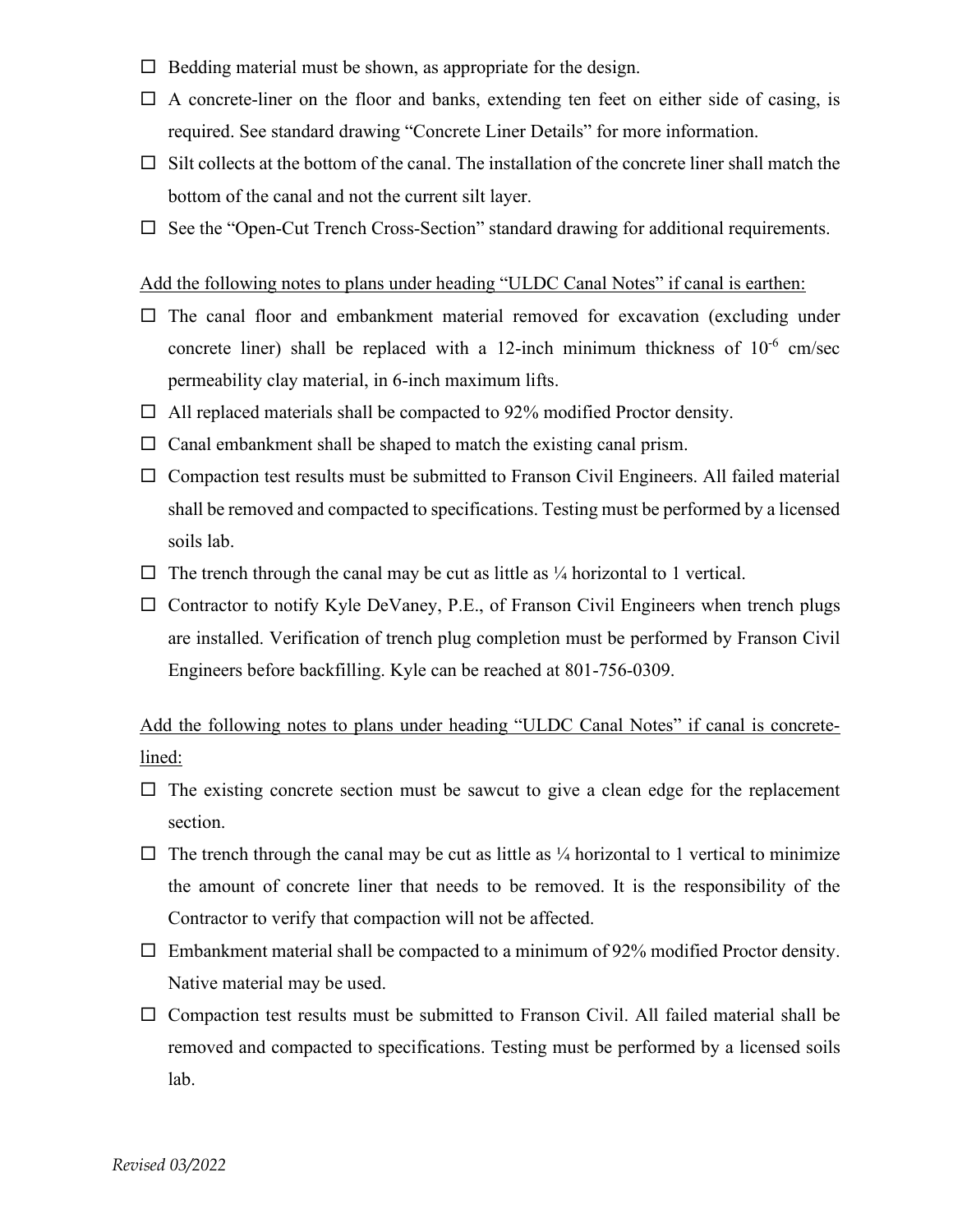- $\Box$  Canal embankment shall be shaped to match the existing canal prism.
- $\Box$  Rebar shall be a minimum of #4 bar at 12 inches on center.
- $\Box$  Contractor to notify Kyle DeVaney, P.E., of Franson Civil Engineers when trench plugs are installed. Verification of trench plug completion must be performed by Franson Civil Engineers before backfilling. Kyle can be reached at 801-756-0309.

#### **BOX AND PIPE CULVERTS**

- $\Box$  If extending an existing box culvert, ULDC recommends that the Applicant perform a reasonable inspection of the existing culvert to make a determination of whether it should be replaced instead of extended.
- $\Box$  Applicant is responsible to verify that culvert design will not negatively impact the hydraulics of the canal, including other existing structures in the area.
- $\Box$  A plan view is required of the culvert showing the centerline of the canal, the top of banks, and the ULDC corridor boundaries.
	- o Show the elevation and location of the top of the banks, bottom of the banks, and the canal prism, as well as new structures including box culvert and wing walls.
	- o Silt collects at the bottom of the canal. The invert of the culvert is to match the bottom of the canal, not the top of the current silt layer.
- $\Box$  Trench detail is required showing bedding, backfill material, and compaction requirements.
- $\Box$  The dimensions and type of culvert must be labeled.
- $\Box$  Label the culvert with loading information and rebar details. Loading shall be determined by the Applicant.
- $\Box$  The culvert wing walls should flare at a 30 to 45-degree angle then a 90-degree angle into the canal banks, a minimum of two feet perpendicular to the canal banks. Placement of the wing walls cannot interfere with the O&M road. The top of the wing walls shall be a minimum of 12 inches above the high-water mark in the canal.
- $\Box$  Wing walls shall be tied into the canal banks in a manner that provides a smooth transition from the canal into the culvert and back out of the culvert on the outlet side.
- $\Box$  If using a precast wing wall/end section, the wing walls, apron, and cutoff wall shall be one piece.
- $\Box$  If cast-in-place concrete is placed next to pre-cast concrete, Waterstop RX, Swellstop, or an approved equivalent shall be placed to prevent seepage between the surfaces.
- $\Box$  PVC water stop, or equivalent, is required in all joints of cast-in-place concrete.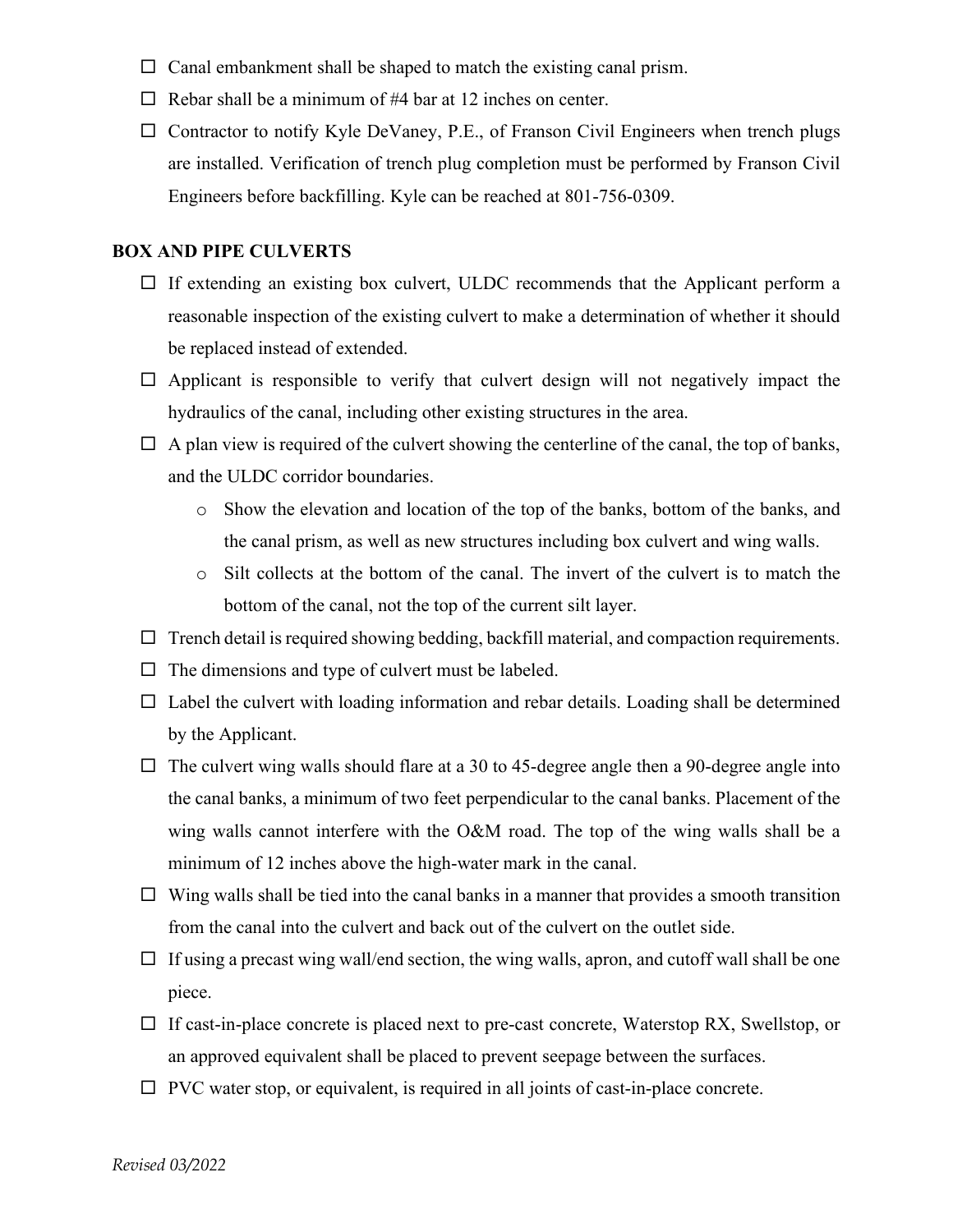- $\Box$  If extending an existing box culvert, Waterstop RX, Swellstop, or an approved equivalent shall be placed between the old culvert and the new culvert to prevent seepage. Mastic is not acceptable.
- $\Box$  A concrete apron shall be between the wing walls.
- $\Box$  Concrete cut-off walls are required on the inlet and outlet, a minimum of two feet below the bottom of the concrete slab (apron). These cutoffs are required to extend into the banks to the ends of the wing walls.
- $\Box$  The structure must be able to handle the maximum flow capacity of the canal. The Applicant is responsible for verifying maximum flows and designing appropriately. The culvert cannot cause water to backup further upstream. Neither ULDC nor Franson Civil has flow data available for the canal. The minimum culvert size is 6 feet tall by 12 feet wide. However, site conditions may determine that this dimension be altered.
- $\Box$  No riprap is allowed in the canal.
- $\Box$  State on the plans the backfill material and methods for filling and compacting around the box and wing walls. Backfill around the box culvert shall meet manufacturer's specifications for compaction and materials, or a minimum of 92% modified Proctor density.
- $\Box$  Place a minimum of 24 inches of clay material behind wing walls, compacted to a minimum of 92% modified Proctor density.
- $\Box$  All other backfill material around head walls and in open canal channel to be compacted to a minimum of 92% modified Proctor density.
- $\Box$  A 6-foot chain-link fence or 4-foot parapet wall is required on all box culverts that carry pedestrian traffic. Exceptions may occur where local ordinances note otherwise, and upon agreement by ULDC and Franson Civil.
- $\Box$  Access to canal O&M road shall be installed with curb cuts at drive approaches and thickened concrete at sidewalks.
- $\Box$  Casings under the culvert must be shown on the plan and profile view. (See "Open Cut of Canal Channel" for information on standards for casing installation.)
- $\Box$  Identify existing conduits and utilities under the canal.
- $\Box$  Identify each new conduit being placed under the canal.
	- o If the conduit owner/occupier is known, label as such.
	- o If the conduit is to remain empty, label as such.
- $\Box$  See the "Box Culvert Details" standard drawing for additional requirements.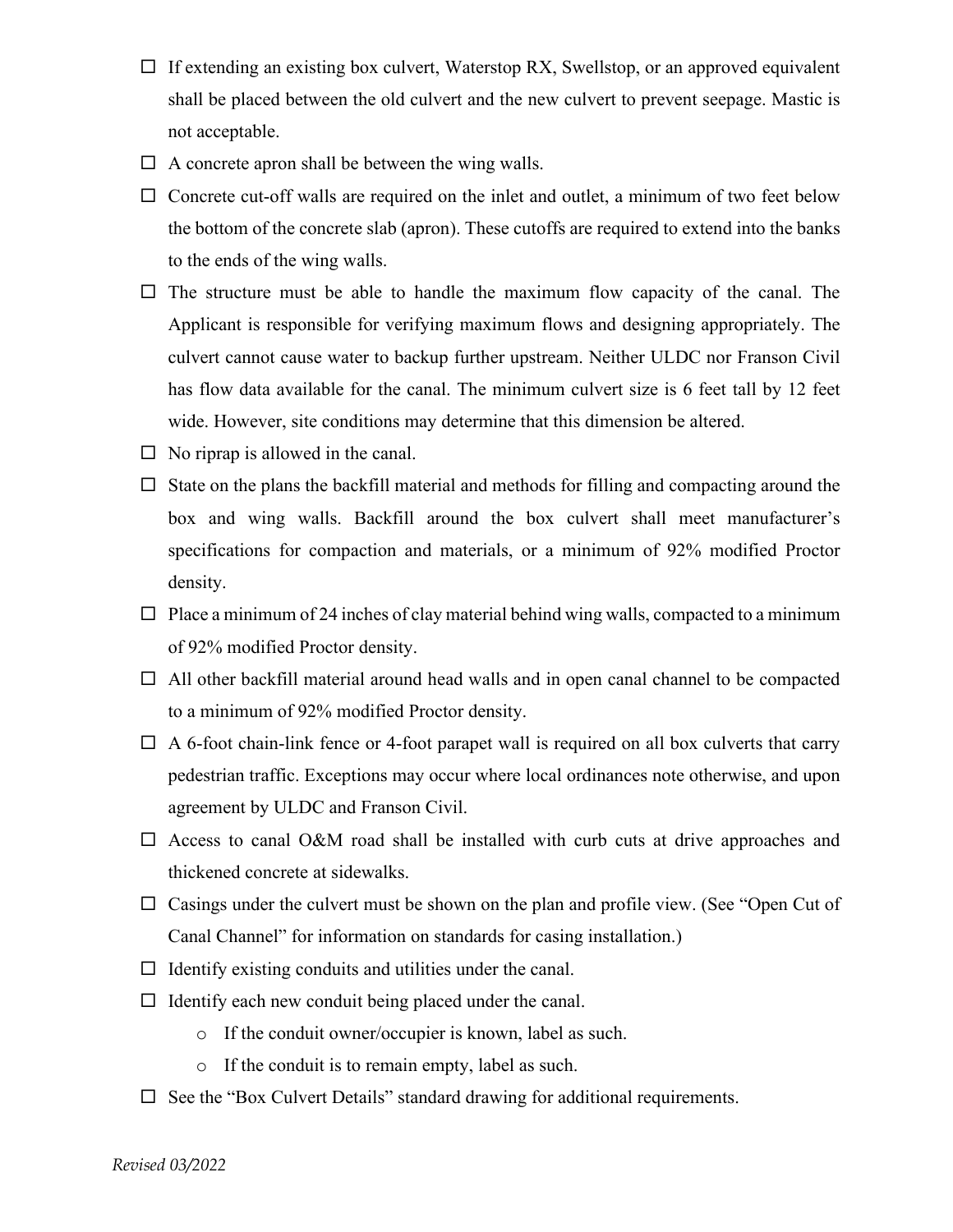#### Add the following notes to plans under heading "ULDC Canal Notes":

- $\Box$  All concrete used in the construction shall have a minimum compressive strength of 4,000 psi. The concrete mix shall include between 5% and 7% air entrainment.
- $\square$  Canal floor and embankment material removed for excavation (between apron and undisturbed canal) shall be replaced with a 12-inch minimum thickness of  $10^{-6}$  cm/sec permeability clay material in 6-inch maximum lifts.
- $\Box$  Compaction around the box culverts to meet manufacturer requirements or a minimum of 92% modified Proctor density.
- $\Box$  All materials placed in the canal corridor shall be compacted to 92% modified Proctor density.
- $\Box$  Canal embankment shall be shaped to match the existing canal prism.
- $\Box$  Compaction test results must be submitted to Franson Civil. All failed material shall be removed and compacted to specifications. Testing must be performed by a licensed soils lab.
- $\Box$  Open-cut trenches for the cutoff walls shall be cut at a minimum of 2 horizontal to 1 vertical so that backfill can be properly compacted.
- $\Box$  Conduits shown on these drawings do not give permission for the conduit to be occupied by an entity other than the original Applicant. Each entity crossing the canal must apply for, and receive, an encroachment agreement from ULDC.
- $\Box$  Signs must be placed at each entrance to the canal O&M road that state:
	- o No Trespassing. Warning: Canal Maintenance Road, Authorized Personnel Only. No Swimming or Tubing.

#### **TURNOUT/WEIR**

The turnout/weir structure being proposed shall at all times be subject to rights reserved by ULDC to reasonably use, operate, maintain, inspect, repair, replace, and improve the canal. The turnout/weir structure to be built by the Applicant pursuant to the encroachment agreement shall be the sole responsibility of the Applicant for purposes of ongoing maintenance and repair, but the canal shall continue to be used exclusively by ULDC for its ongoing delivery of water to its shareholders. Any future repairs, excavation, removal, or other work on the turnout/weir structure shall be subject to advanced review and approval by ULDC engineers.

 $\square$  Submit an "Application for Encroachment Agreement" and "Application for Turnout/Weir."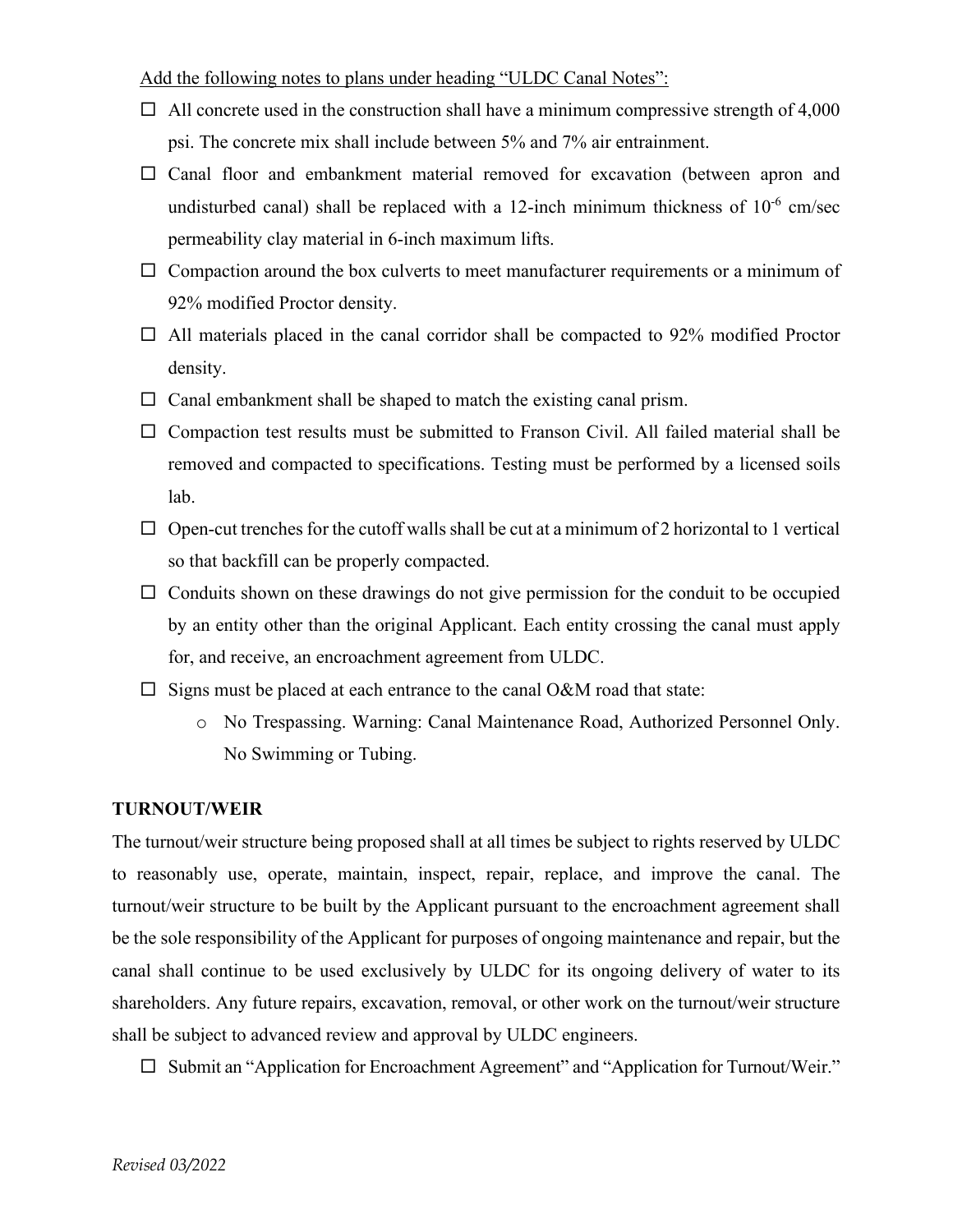- □ See "Weir Turnout Gate," "Check Structure and Turnout," and "3-foot Cipoletti Weir" standard drawings for additional requirements.
- $\Box$  A check structure is required to be designed and constructed at the same time as the turnout, even if a check structure may not be necessary at the time.
- $\Box$  If the turnout/weir is being built by another entity other than the shareholders that will use the turnout/weir, it is the responsibility of the Applicant to coordinate a meeting with the shareholders, canal water master, and Franson Civil to verify the required flows and any special conditions of the turnout/weir.
- $\Box$  Provide the cross-section showing the elevation and location of the turnout gate, weir, and any permanent structures in relation to the canal. Show the toe of the canal embankment and the elevation of the existing canal invert.
	- o Silt collects at the bottom of the canal. The placement of the turnout structure shall match the bottom of the canal, not the top of the current silt layer.
- $\Box$  If vacating an old weir, it is the responsibility of the Applicant to remove the existing structure(s) and return the canal to proper functioning condition.
- $\square$  Show compaction as appropriate for the design of weir boxes placed outside the canal corridor.
- $\Box$  If cast-in-place concrete is placed next to pre-cast concrete, Waterstop RX, Swellstop, or an approved equivalent shall be placed to prevent seepage between the surfaces.
- $\Box$  PVC water stop, or equivalent, is required in all joints of cast-in-place concrete.

#### **Turnout Gate & Headwall**

- $\Box$  Provide specifications for the turnout gate. A water-tight Waterman gate, or equivalent, is required.
- $\Box$  Canal banks shall be tied into the wingwalls in a manner that provides a smooth transition around the headwall.
- $\Box$  The headwall should be placed in a manner so that the structure does not extend into the canal or the O&M road.
- $\Box$  The inlet structure shall be placed on undisturbed soils.
- $\Box$  The bottom of the pipe opening should be a minimum of two inches off the bottom of the canal floor.
- $\Box$  Rebar details are required on the submitted drawings. The rebar design must be appropriate for the proposed site and conditions.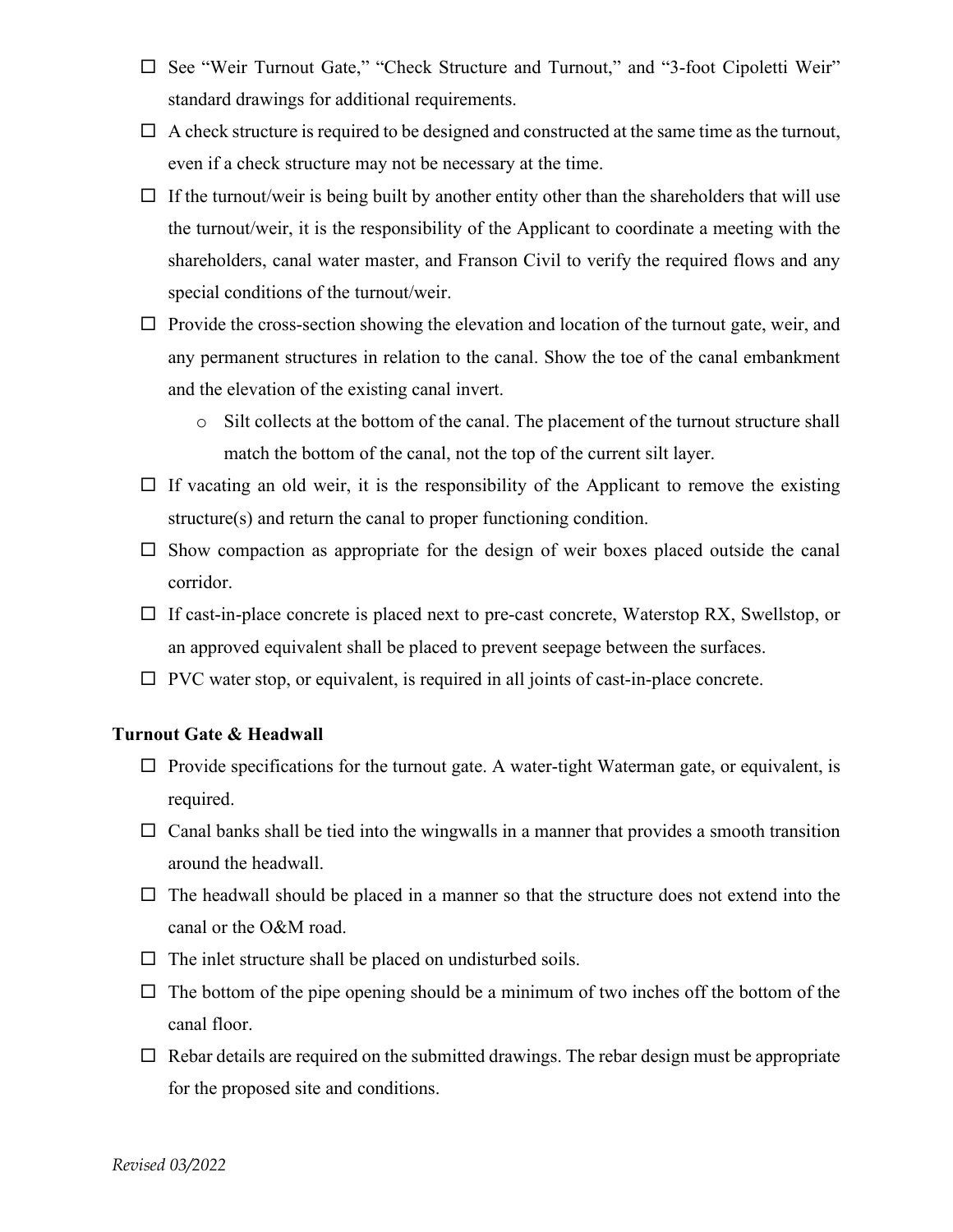#### **Pipe from Turnout to Weir**

- $\Box$  Open-cut trenches shall be cut at a minimum of 2 horizontal to 1 vertical so that the backfill can be properly compacted. (See "Open-Cut Trench Cross-Section" standard drawing for additional requirements.)
- $\Box$  Bedding material, as appropriate for the design, must be shown.
- $\Box$  Pipe shall be reinforced concrete pipe through the canal corridor. Specify the pipe size and class.

#### **Weir (Measurement Structure)**

- $\Box$  Provide specifications for the weir type.
	- o The 3-foot Cipoletti Weir is shown as an example on the standard drawings. This exact weir type and/or size may not be optimal for your design.
- $\Box$  Show the details of the grate.
- $\Box$  Weir or transition boxes are not allowed in the canal corridor. The weir shall be placed outside the canal corridor, but in a convenient location for the canal water master to have access to verify and monitor the amount of water being taken by the shareholder(s).
- $\Box$  Box not to be placed in driveways, roads, or other traffic areas.
- $\Box$  All pipes into boxes shall be grouted and watertight.

#### Add the following notes to plans under heading "ULDC Canal Notes"

- $\Box$  All concrete used in the construction shall have a minimum compressive strength of 4,000 psi. The concrete mix shall include between 5% and 7% air entrainment.
- $\Box$  Compaction of all replaced embankment material shall be impermeable material, meeting a modified Proctor density of 92%.
- $\Box$  Compaction test results must be submitted to Franson Civil. All failed material shall be removed and compacted to specifications. Testing must be performed by a licensed soils lab.
- $\Box$  A trench plug is required behind the head wall. Trench plug to be placed in location shown for width of trench, 12 inches above and below the pipe, and a thickness of 24 inches.
- $\Box$  Trench plugs shall be a 10% bentonite and 90% clay mixture. At least 40% of the backfill material must pass a No. 200 U.S. standard sieve prior to adding bentonite powder. The backfill material must then be amended by adding and thoroughly mixing commercial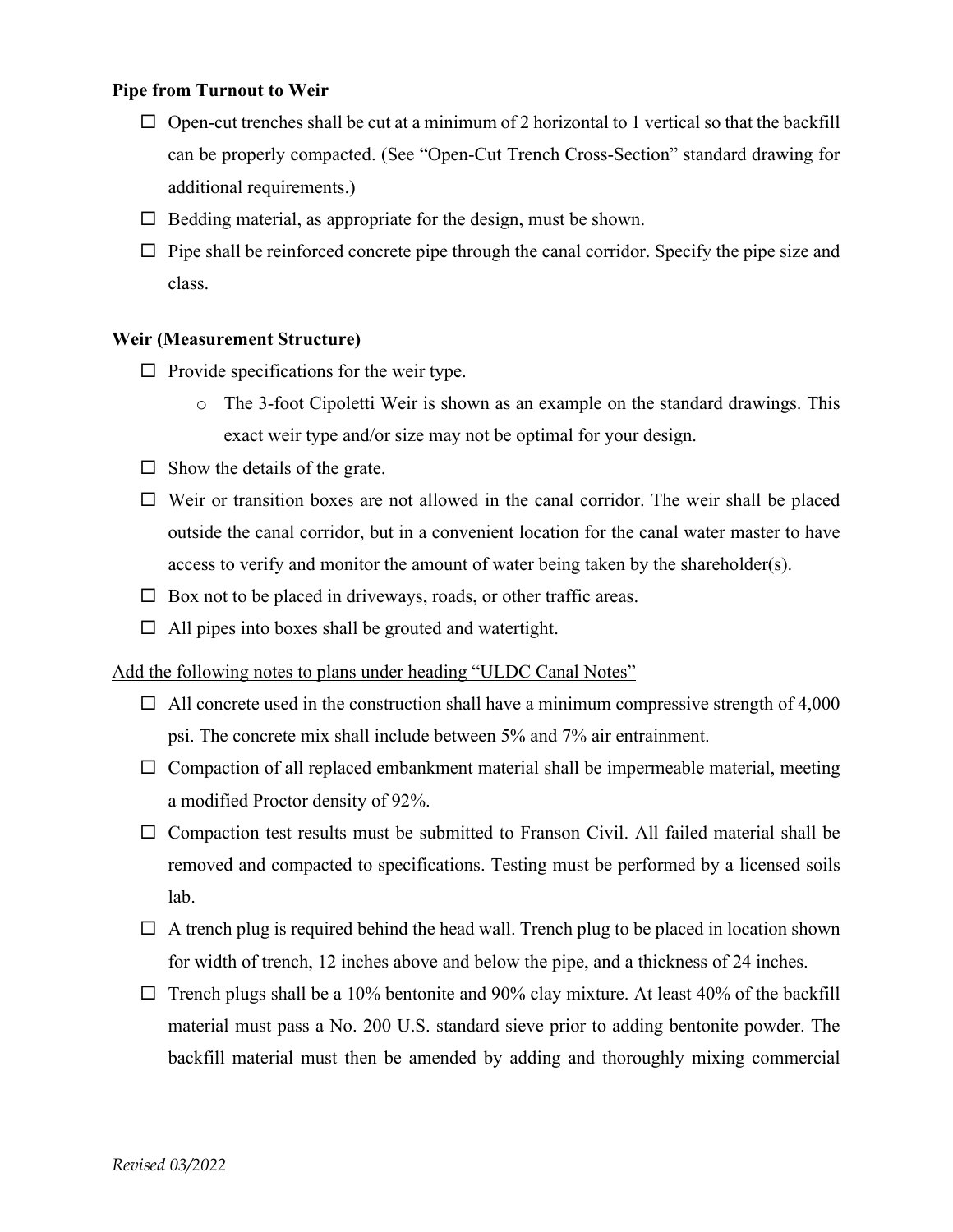bentonite powder with the backfill material at a ratio of one-part bentonite to nine-parts backfill material. Impermeable flowable fill is an acceptable alternative.

#### **STORM WATER DISCHARGE THROUGH A DETENTION BASIN**

- $\Box$  Detention basins must be above the top of the discharge irrigation pipe to prevent back flow into the detention basin. Show the elevations of the detention basin, canal bank, and canal invert.
- $\Box$  All storm drainage must route through an orifice and oil/water separator before entering ULDC facilities.
- $\Box$  The orifice plate must be galvanized or aluminum, and sized correctly. The acceptable flow rate into ULDC facilities is generally 0.2 cfs per acre of land. Show the acreage of the land that will be discharged.
- $\Box$  A trash rack or grate is required on the outlet of the pond.
- $\Box$  An oil/water separator or snout is required.
- $\Box$  ULDC requires that the City enters into an agreement with ULDC for storm water discharge. This may include any Clean Water Act issues, as well as removing the pipe in the future if the Clean Water Act requirements cannot be met.
- $\Box$  In addition to an encroachment agreement between the City and ULDC, a permit is required from Salt Lake County Flood Control for discharging water into ULDC facilities. Contact Bonnie McCallister of Salt Lake County Flood Control at (385) 468-6636 or bmccallister@slco.org<mailto:> for further information.

#### Add the following notes to plans under heading "ULDC Canal Notes":

- $\square$  Canal floor and embankment material removed for excavation shall be replaced with 12-inch minimum thickness of  $10^{-6}$  cm/sec permeability clay material, compacted to 92% modified Proctor density in 6-inch maximum lifts.
- $\Box$  Canal embankment shall be shaped to match the existing canal prism.
- $\Box$  Applicant is required to perform compaction testing at the Applicant's cost. Test results must be submitted to Franson Civil. All failed material shall be removed and compacted to specifications. Testing must be performed by a licensed soils lab.

#### **PIPE DISCHARGING DIRECTLY INTO CANAL**

- $\Box$  The pipe invert must be at least 6 inches above the high-water mark in the canal.
- $\Box$  Only RCP pipe is acceptable in the ULDC corridor.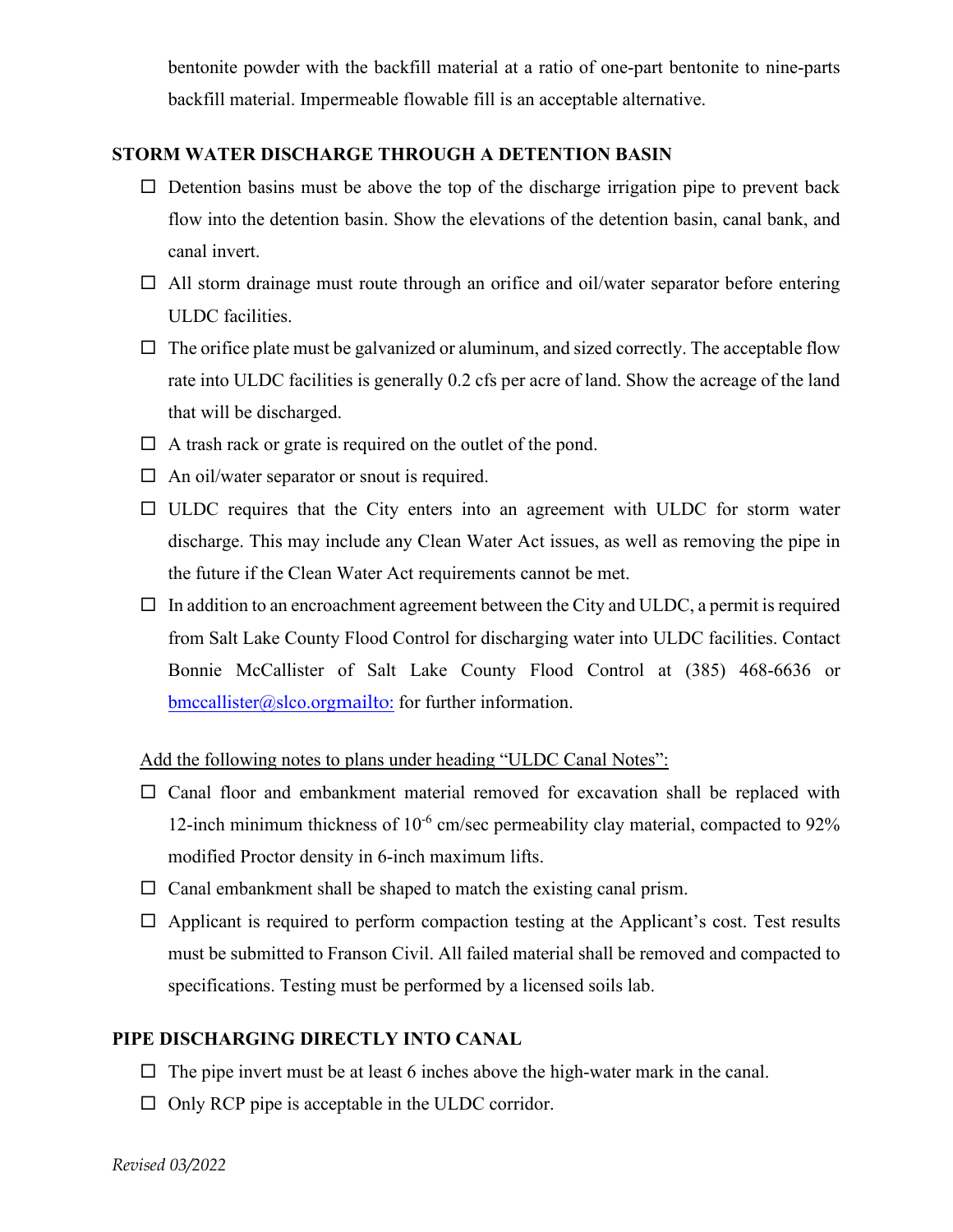- $\Box$  Reinforced concrete (minimum 6-inch thickness) is required to line the floor and both banks of the canal. The concrete shall span a minimum 3 feet upstream and a minimum 7 feet downstream from the center of the outlet pipe.
- $\Box$  Bedding material, as appropriate for the design, must be shown.
- $\Box$  A cutoff wall is required, as shown on the standard drawing.
- $\Box$  See the "Pipe Inlet Into Canal" standard drawing.
- $\Box$  In addition to an encroachment agreement between the Applicant and ULDC, a permit is required from Salt Lake County Flood Control for discharging water into ULDC facilities. Contact Bonnie McCallister of Salt Lake County Flood Control at (385) 468-6636 or [bmccallister@slco.org](mailto:bmccallister@slco.org) for further information.

#### Add the following notes to plans under heading "ULDC Canal Notes":

- $\Box$  Canal floor and embankment material removed for excavation (excluding under concrete liner) shall be replaced with 12-inch minimum thickness of  $10^{-6}$  cm/sec permeability clay material, compacted to 92% modified Proctor density in 6-inch maximum lifts.
- $\Box$  Canal embankment shall be shaped to match the existing canal prism.
- $\Box$  Applicant is required to perform compaction testing at the Applicant's cost. Test results must be submitted to Franson Civil. All failed material shall be removed and compacted to specifications. Testing must be performed by a licensed soils lab.

#### **OVERHEAD CROSSING**

- $\Box$  Provide a cross section showing the elevation of the overhead crossing and the elevation of the canal invert and banks.
- $\square$  Show the location of power poles and any permanent structures in relation to the canal and toe of the canal embankment.
- $\Box$  Structures shall be located outside the ULDC corridor, which is generally 16.5 feet on the uphill side and 33 feet on the downhill side, measured from the center of the canal. In some instances, ULDC owns the land in fee and the width may vary.

#### **EASEMENTS (Normally only required when relocating irrigation facilities)**

- $\Box$  Prior to any easements being recorded that affect ULDC, the legal description must be submitted to and reviewed by Franson Civil. Also, the entire document will be reviewed by ULDC's attorney.
- $\Box$  Easements are required to be recorded with the County Recorder for all ULDC facilities.